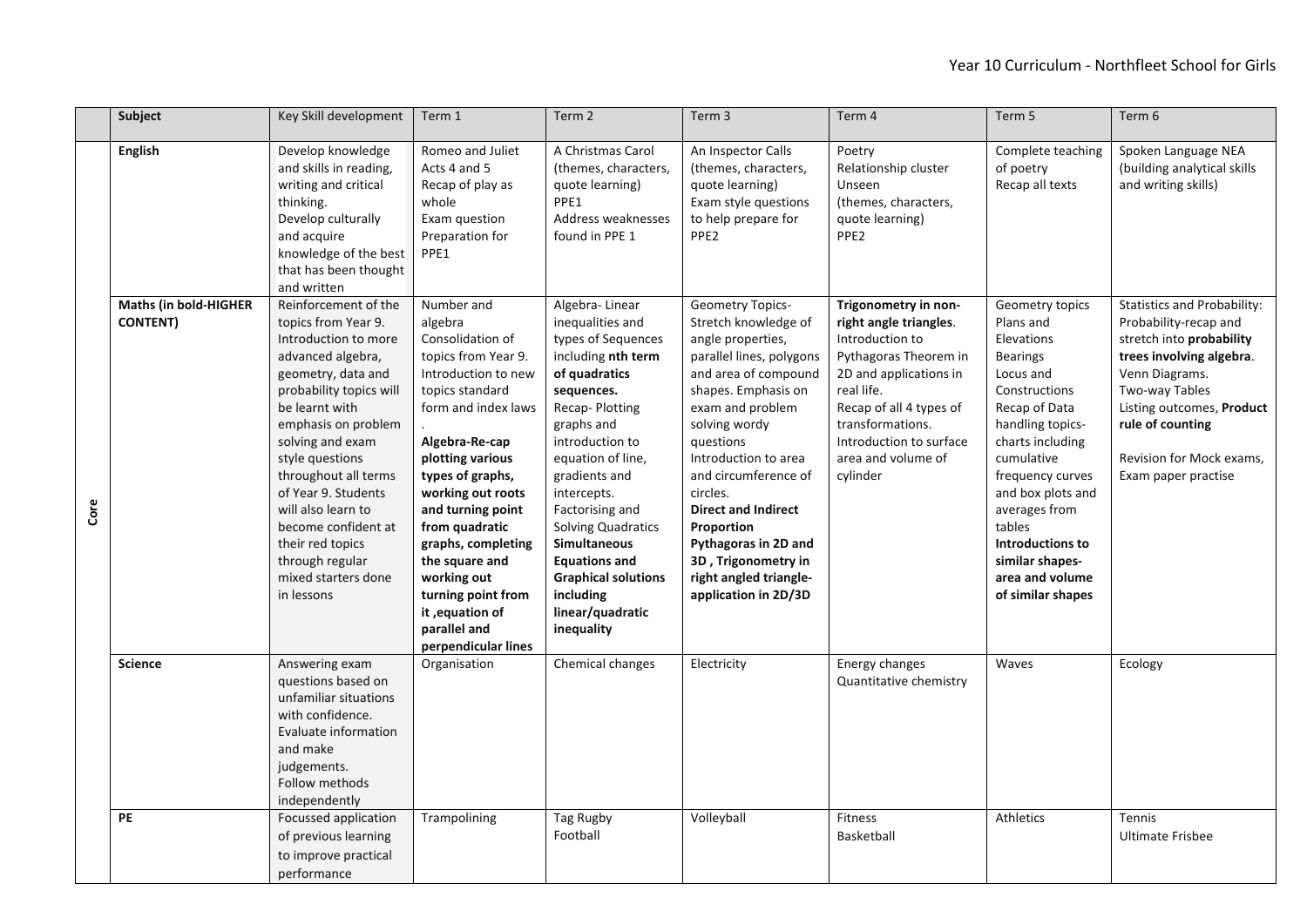|         | <b>PSHE</b>                       | Read critically around<br>specific subject<br>specialist material to<br>make informed<br>choices on the use of<br>contraception, etc.<br>Write and verbalise<br>analytically, arguing<br>for and against<br>statements to make<br>informed choices on<br>these issues                                    | SRE-Relationships,<br>Contraception and<br><b>STIS</b>                                                                                                           | SRE-Relationships,<br>Contraception and<br><b>STIs</b>                                                  | Positive relationships                                                                                 | Positive relationships                                                                   | Careers (including<br>Work Experience<br>Prep and<br>Evaluation)                        | Mental Health and<br>WellBeing                                 |
|---------|-----------------------------------|----------------------------------------------------------------------------------------------------------------------------------------------------------------------------------------------------------------------------------------------------------------------------------------------------------|------------------------------------------------------------------------------------------------------------------------------------------------------------------|---------------------------------------------------------------------------------------------------------|--------------------------------------------------------------------------------------------------------|------------------------------------------------------------------------------------------|-----------------------------------------------------------------------------------------|----------------------------------------------------------------|
|         | <b>Animal Care</b>                | Apply practical skills<br>to synoptic essay<br>question<br>Learn how to Harvard<br>reference<br>Develop effective<br>revision skills                                                                                                                                                                     | Unit 1 Exam<br>Revision<br>Unit 2 - Animal<br>Handling:<br>Risk assessment &<br>accident reporting<br>PPE<br>Reasons for<br>handling<br>Reasons not to<br>handle | Unit 1 Exam Revision<br>Unit 2 - Animal<br>Handling:<br>Safe handling and<br>restraint                  | Unit 1 EXAM January<br>Unit 2 - Animal<br>Handling:<br>Selecting equipment<br>Maintaining<br>equipment | Unit 3 - Animal Welfare:<br>Roles of animals<br>Roles of animal related<br>organisations | Unit 1 RESIT May<br>Unit 3 - Animal<br>Welfare:<br>Welfare needs<br>Welfare legislation | Unit 3 - Animal Welfare:<br>Responsibilities of animal<br>care |
| Options | Art                               | Refine ideas as work<br>progresses through<br>experimenting with<br>media, materials,<br>techniques and<br>processes.<br>Learn to record ideas,<br>observations, insights<br>and independent<br>judgements, visually<br>and through written<br>annotation, using<br>appropriate specialist<br>vocabulary | Still Life<br>Exploring the work<br>of Henry Moore<br>Exploring the work<br>of Paul Cezanne                                                                      | Still Life/Landscape<br>Exploring the work<br>of Ian Murphy<br>Exploring the work<br>of<br>Paul Cezanne | Landscape/Portrait<br>Exploring the work of<br>Alison Lambert<br>Exploring the work of<br>Paul Cezanne | Portrait<br>Exploring the work of<br>Paul Cezanne                                        | Coursework - Unit<br>1                                                                  | Coursework - Unit 1                                            |
|         | <b>Business Studies</b><br>(GCSE) | Introduction to new<br>course and<br>terminology,<br>Establishing new<br>terms                                                                                                                                                                                                                           | <b>Putting a Business</b><br>idea into practise                                                                                                                  | Making a business<br>effective                                                                          | Understanding<br>external influences                                                                   | <b>Business growth</b>                                                                   | Spotting a<br><b>Business</b><br>opportunity                                            | Spotting a Business<br>opportunity                             |
|         | <b>Computing</b>                  | Develop<br>programming and<br>computational<br>thinking skills                                                                                                                                                                                                                                           | Data<br>Representation<br>with binary, denary,<br>hex                                                                                                            | Logic and Languages<br>AND, OR, NOT, XOR<br>High level vs low<br>level<br>Translators                   | Algorithms<br>Sorting<br>Searching                                                                     | Programming Project<br>Larger project,<br>combining learning so<br>far                   | System<br>Architecture                                                                  | Memory and Storage                                             |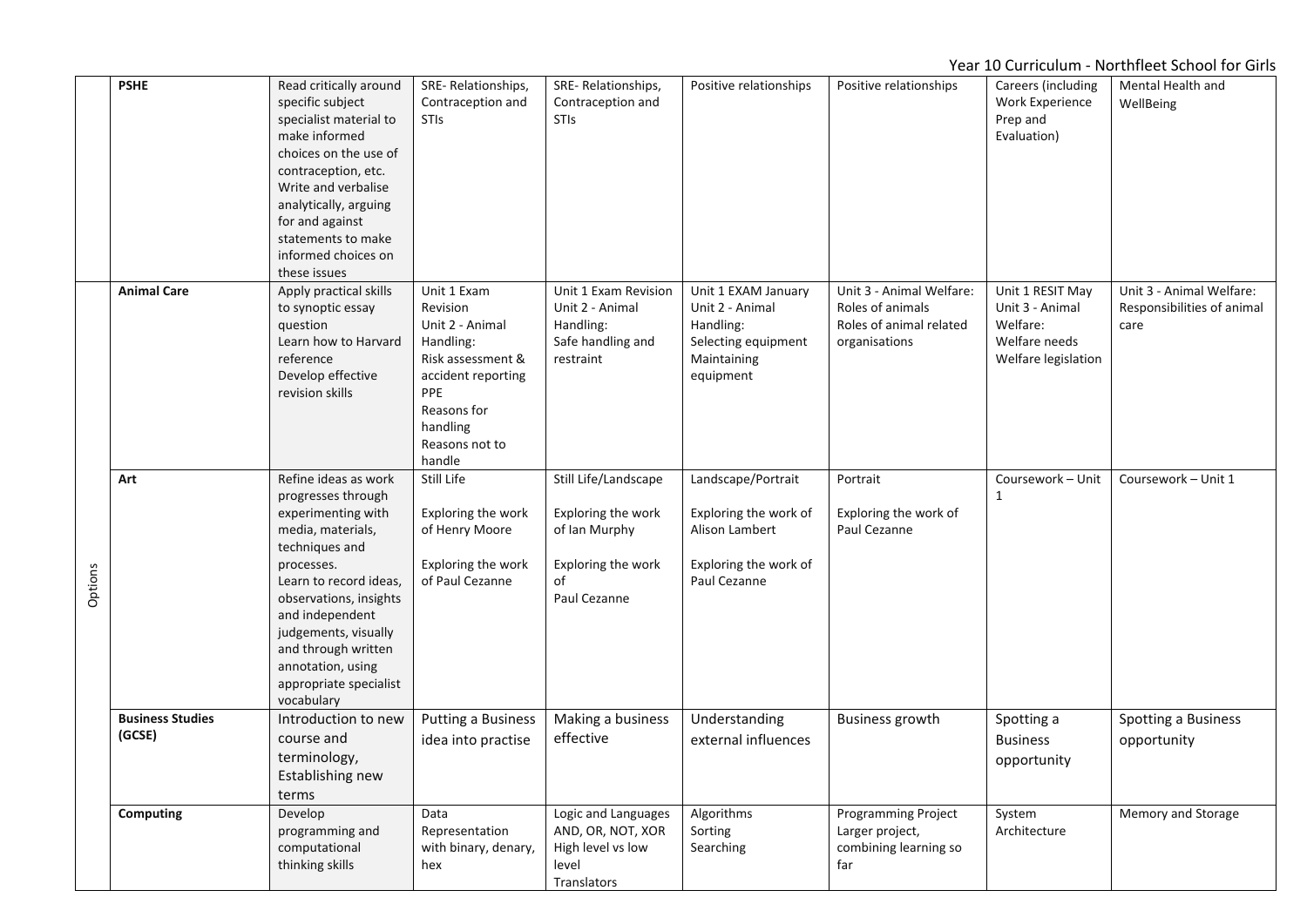| <b>Childs Play and Learning</b><br><b>Development</b> | Begin to complete<br>programming projects<br>in accordance with<br>the specification<br>Preparation for<br><b>External Exam and</b><br>Unit 2 Coursework as<br>set by exam board                                                                                                         | Programming and<br>flowcharts<br>Exam preparation<br>and revision for<br>Unit 1 in January<br>during single<br>period. Double<br>period Unit 2<br>Coursework - How                                                                                                                                                                                                                            | Exam preparation<br>and revision for Unit<br>1 in January during<br>single period.<br>Double period Unit 2<br>Coursework - How<br>Adults support<br>Children's Play.                                                                | Unit 2 coursework<br>Types of play                                                                                                                                                                                                                                                                                          | Unit 2 coursework<br>Types of play                                                                                                                                                                                                            | External Exam<br>Unit 1<br>Unit 2 Coursework<br>- play Structures                                                                                     | Finishing Unit 2<br>Coursework                                                                                                                                                                                                         |
|-------------------------------------------------------|------------------------------------------------------------------------------------------------------------------------------------------------------------------------------------------------------------------------------------------------------------------------------------------|-----------------------------------------------------------------------------------------------------------------------------------------------------------------------------------------------------------------------------------------------------------------------------------------------------------------------------------------------------------------------------------------------|-------------------------------------------------------------------------------------------------------------------------------------------------------------------------------------------------------------------------------------|-----------------------------------------------------------------------------------------------------------------------------------------------------------------------------------------------------------------------------------------------------------------------------------------------------------------------------|-----------------------------------------------------------------------------------------------------------------------------------------------------------------------------------------------------------------------------------------------|-------------------------------------------------------------------------------------------------------------------------------------------------------|----------------------------------------------------------------------------------------------------------------------------------------------------------------------------------------------------------------------------------------|
| Dance                                                 | Research and<br>critically evaluate a<br>range of components<br>from style, historical<br>and social context.<br>Develop technical and<br>interpretive skills,<br>allowing for increased<br>accuracy and<br>understanding in<br>practical application.                                   | Children Play.<br><b>Developing Skills</b><br>Exploring general<br>dance performance<br>skills - technical and<br>interpretive<br>Study of stylistic<br>features of different<br>dance styles                                                                                                                                                                                                 | <b>Developing Skills</b><br>Developing general<br>dance performance<br>skills to culminate in<br>performance<br>Study of key<br>professional<br>companies and the<br>role of a dancer<br>Tracking progress in<br>skills development | <b>Ensemble Dance</b><br>Performance<br>Developing skills in<br>more depth and<br>application to<br>different contexts<br>Dance analysis<br>Choreography and<br>replication of style<br>Workshops/rehearsals<br>of ensemble dance<br>performance                                                                            | <b>Ensemble Dance</b><br>Performance<br>Developing skills in more<br>depth and application to<br>different contexts<br>Dance analysis<br>Choreography and<br>replication of style<br>Workshops/rehearsals<br>of ensemble dance<br>performance | <b>Ensemble Dance</b><br>Performance<br>Final assessment<br>and performance<br>Working to a<br>schedule<br>Rehearsal<br>discipline and<br>preparation | <b>Preparing for Live</b><br>Performance<br>Final external exam unit<br>preparation<br>Developing knowledge<br>and understanding of:<br>target audiences<br>Production process<br>Technical rehearsals<br>Responding to a brief        |
| <b>Drama</b>                                          | Research and<br>critically evaluate a<br>range of components<br>in classic and modern<br>texts from style,<br>historical and social<br>context.<br>Develop technical and<br>interpretive skills,<br>allowing for increased<br>accuracy and<br>understanding in<br>practical application. | <b>Developing Skills</b><br>Exploration of a<br>range of practical<br>skills - both classic<br>and modern texts.<br>Research into<br>drama genres<br>Development of<br>critical, analysis<br>skills of written text<br><b>Acting-Performing</b><br>Text<br>Rehearsal and<br>development of<br>performance skills<br>Learning text<br>Developing<br>Character<br>Performance to an<br>audience | <b>Acting-Performing</b><br><b>Text</b><br>Rehearsal and<br>development of<br>performance skills<br>Learning text<br>Developing<br>Character<br>Performance to an<br>audience                                                       | <b>Developing Skills</b><br>Developing analysis<br>skills of written texts<br>Performance skills<br>relevant to classic and<br>modern acting.<br><b>Acting-Performing</b><br><b>Text</b><br>Rehearsal and<br>development of<br>performance skills<br>Learning text<br>Developing Character<br>Performance to an<br>audience | <b>Acting-Performing Text</b><br>Rehearsal and<br>development of<br>performance skills<br>Learning text<br>Developing Character<br>Performance to an<br>audience                                                                              | <b>Acting-Performing</b><br>Text<br>Performance of<br>repertoire - classic<br>and modern texts<br>Evaluation of final<br>performance work             | <b>Preparing for Live</b><br>Performance<br>Final external exam unit<br>preparation<br>Developing knowledge<br>and understanding of:<br>target audiences<br>Production process<br><b>Technical rehearsals</b><br>Responding to a brief |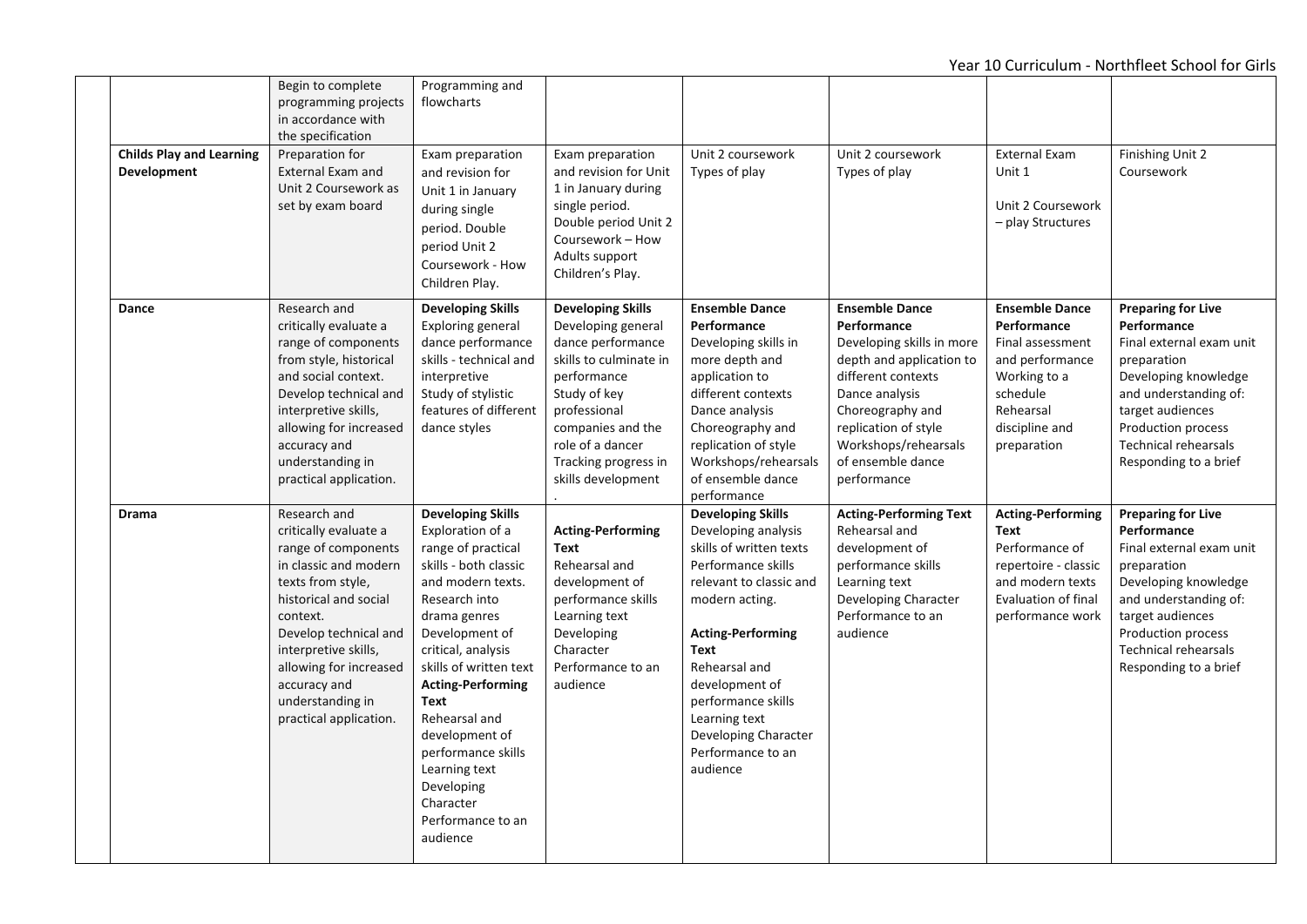| <b>Design Technology</b> | Evaluate and adapt<br>designs quickly using<br>modelling materials.<br>Development in the<br>use of these materials<br>and associated<br>equipment.<br>Developing key skills<br>to be able to answer<br>exam questions fully<br>and effectively                                                                                                    | Core Theory -<br>Energy storage<br>Core Theory -<br><b>Mechanical devices</b><br><b>NEA</b> practice                                                                                                                                                                                             | Core - Developments<br>in raw materials<br>Core - systems<br>approach to<br>designing<br><b>NEA</b> practice                                                                                                                                                                                                               | Specialist Technical<br>Principles - Paper and<br>Board<br>Focus on quick<br>prototype<br>manufacture which<br>will be user focussed                                                                                                                           | Complete Specialist<br><b>Technical Principles -</b><br>Paper and Board<br>Focus on paper and<br>board products and fully<br>understanding method<br>of manufacture                                                                    | Study past exam<br>work, practice<br>drawing skills<br>including quick<br>sketching                                                                                                                                                          | Designing and making<br>principles - to be studied<br>in conjunction with NEA<br>NEA research |
|--------------------------|----------------------------------------------------------------------------------------------------------------------------------------------------------------------------------------------------------------------------------------------------------------------------------------------------------------------------------------------------|--------------------------------------------------------------------------------------------------------------------------------------------------------------------------------------------------------------------------------------------------------------------------------------------------|----------------------------------------------------------------------------------------------------------------------------------------------------------------------------------------------------------------------------------------------------------------------------------------------------------------------------|----------------------------------------------------------------------------------------------------------------------------------------------------------------------------------------------------------------------------------------------------------------|----------------------------------------------------------------------------------------------------------------------------------------------------------------------------------------------------------------------------------------|----------------------------------------------------------------------------------------------------------------------------------------------------------------------------------------------------------------------------------------------|-----------------------------------------------------------------------------------------------|
| <b>Ethics</b>            | Critically reflect and<br>apply Biblical quotes<br>to current world<br>situations.<br>Synthesis of beliefs,<br>teachings and<br>practices<br>Explore, through<br>interpreting<br>information and ideas<br>Analyse beliefs and<br>practices within<br>Christianity and other<br>world religions                                                     | Christianity: Beliefs<br>and teachings                                                                                                                                                                                                                                                           | Christianity: Beliefs<br>and teachings                                                                                                                                                                                                                                                                                     | Christianity: Practices                                                                                                                                                                                                                                        | Christianity: Practices                                                                                                                                                                                                                | Theme E: Religion,<br>Crime and<br>Punishment                                                                                                                                                                                                | Theme E: Religion, Crime<br>and Punishment                                                    |
| French                   | Independent learning<br>- pair and group<br>activities<br>Problem solving skills<br>further developed -<br>deeper grammatical<br>analysis and<br>identification of<br>patterns in language.<br>Research and<br>evaluation skills -<br>reading and listening<br>tasks<br>Students will be able<br>to evaluate, explain<br>and summarise<br>learning | Qui suis-je?<br>(Identity and<br>culture)<br>Revising family and<br>describing people,<br>places in town,<br>activities and times.<br>Talking about<br>friends and<br>family<br>relationships.<br>Making<br>arrangements to go<br>out.<br>Describing a day<br>out.<br>Discussing role<br>models. | Le temps de<br>loisirs (Identity<br>and culture)<br>Revising leisure<br>activities: films and<br>going to the cinema.<br>Talking about sport.<br>Talking about using<br>technology.<br>Discussing reading<br>habits and music.<br>Talking about<br>television<br>programmes.<br>Talking about a night<br>out with friends. | Jour ordinaires,<br>jours de fête<br>(Identity and<br>culture)<br>Describing your daily<br>life.<br>Shopping for clothes.<br>Describing festivals<br>and traditions.<br>Talking about<br>shopping for a special<br>meal.<br>Describing family<br>celebrations. | De la ville à la<br>campagne (Local<br>area, holiday and<br>travel)<br>Describing a region<br>Finding out touristic<br>information<br>Discussing plans and<br>the weather<br>Talking about your<br>town, village and<br>neighbourhood. | Le grand<br>large<br>(Local area,<br>holiday and<br>travel)<br>Dealing with a<br>hotel stay<br>Talking about<br>travelling<br>Saying what you<br>did / do on<br>holiday<br>Ordering in a<br>restaurant<br>Talking about<br>holiday disasters | Skills work, exam-<br>style practice,<br>revision/assessment                                  |
| Geography                | Peer and self-<br>assessments<br>DIRT on exam papers                                                                                                                                                                                                                                                                                               | Development<br>Dynamics                                                                                                                                                                                                                                                                          | Challenges of an<br>urbanising world                                                                                                                                                                                                                                                                                       | Overview of UK<br>physical landscape                                                                                                                                                                                                                           | UK evolving physical<br>landscape - coasts                                                                                                                                                                                             | UK evolving<br>human lansdscape                                                                                                                                                                                                              | Reculver fieldwork<br>Stratford fieldwork                                                     |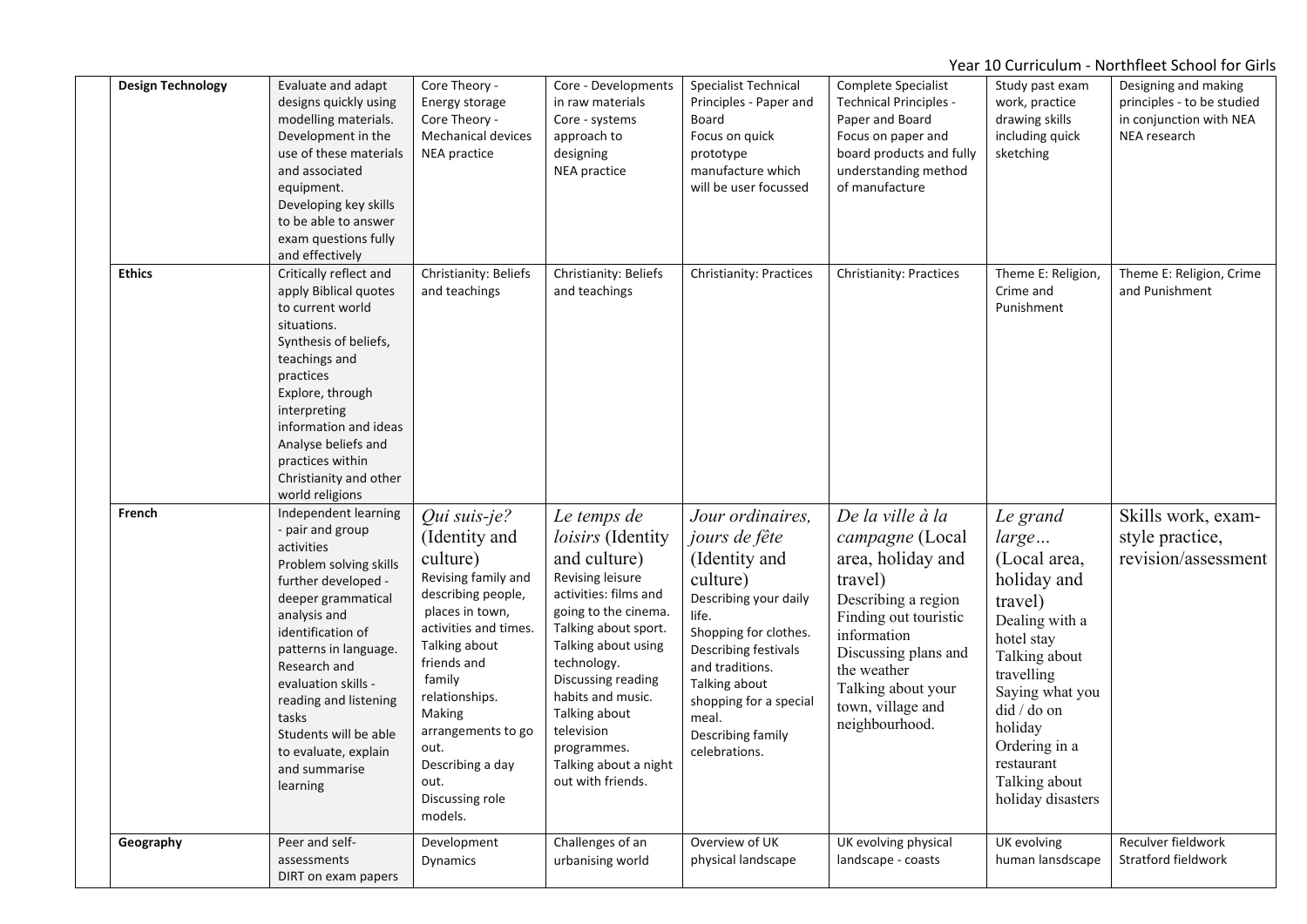|                                 | Fieldwork, building on     |                       |                      | UK evolving physical |                                 |                     |                            |
|---------------------------------|----------------------------|-----------------------|----------------------|----------------------|---------------------------------|---------------------|----------------------------|
|                                 | skills learnt              |                       |                      | landscape - rivers   |                                 |                     |                            |
|                                 | Case studies and           |                       |                      |                      |                                 |                     |                            |
|                                 | background                 |                       |                      |                      |                                 |                     |                            |
|                                 | knowledge                  |                       |                      |                      |                                 |                     |                            |
|                                 | Longer answer              |                       |                      |                      |                                 |                     |                            |
|                                 | questions                  |                       |                      |                      |                                 |                     |                            |
| <b>Health and Social Care</b>   | Evaluation and             | Exam preparation      | Exam preparation     | First aid Coursework | First aid Course                | Continuation of     | First aid evaluation and   |
|                                 | analysis                   | and revision for      | and revision for     | LO1 assessing the    | (practical 1 day course)        | first aid           | finishing off coursework   |
|                                 | Practical first aid skills | RO21 in January       |                      | scene, start LO2     | continuation of                 | procedures - in     |                            |
|                                 | Self-evaluation            |                       | RO21 in January      | procedures           |                                 |                     | unit                       |
|                                 |                            |                       |                      |                      | procedures                      | class practicals    |                            |
| <b>History</b>                  | Historical skills:         | Elizabethan England   | Elizabethan England  | Elizabethan England  | American West                   | American West       | American West              |
|                                 | causation,                 |                       |                      |                      |                                 |                     |                            |
|                                 | consequences,              |                       |                      |                      |                                 |                     |                            |
|                                 | change and                 |                       |                      |                      |                                 |                     |                            |
|                                 | continuity,                |                       |                      |                      |                                 |                     |                            |
|                                 | perspectives and           |                       |                      |                      |                                 |                     |                            |
|                                 | significance               |                       |                      |                      |                                 |                     |                            |
| <b>Hospitality and Catering</b> | <b>Evaluation skills</b>   | AO3 (Double           | AO3 (Double lesson)  | AO3 (Double lesson)  | AO <sub>5</sub>                 | Exam preparation    | Introduction to Unit 2     |
|                                 |                            |                       |                      |                      |                                 |                     |                            |
|                                 | embedded                   | lesson)               |                      |                      |                                 | External exam       | coursework assignment      |
|                                 | Selection of practical     |                       | Understand how       | Understand how       | <b>Hospitality and Catering</b> |                     | AO1 Understand the         |
|                                 | dishes in response to      | Understand how        | Hospitality and      | Hospitality and      | provision to meet               | Exam is mid June    | importance of nutrition    |
|                                 | a brief                    | Hospitality and       | Catering provision   | Catering provision   | specific requirements.          |                     | when planning meals        |
|                                 | Read and respond to        | Catering provision    | meets health and     | meets health and     |                                 |                     | Methods of cooking         |
|                                 | exam questions             | meets health and      | safety requirements  | safety requirements  | Exam preparation                |                     |                            |
|                                 | Case study responses       | safety requirements   |                      |                      |                                 |                     |                            |
|                                 | Further development        |                       | 4 practical/2 theory | 4 practical/2 theory |                                 |                     |                            |
|                                 | of practical skills        | 4 practical/2 theory  | throughout term      | throughout term      |                                 |                     |                            |
|                                 |                            | throughout term       |                      |                      |                                 |                     |                            |
|                                 |                            |                       | AO4 Know how food    | AO4                  |                                 |                     |                            |
|                                 |                            | AO4 Know how          | causes ill health    | Know how food        |                                 |                     |                            |
|                                 |                            | food causes ill       | (Single lesson)      | causes ill health    |                                 |                     |                            |
|                                 |                            | health (Single        |                      | (single lesson)      |                                 |                     |                            |
|                                 |                            | lesson)               |                      |                      |                                 |                     |                            |
| <b>Information Technology</b>   | Practical skills in        | <b>Planning Tools</b> | Database             | RO13 Coursework      | RO13 Coursework                 | Collecting, storing | Processing and displaying  |
|                                 | planning,                  | Spreadsheets          | Testing and          |                      |                                 | and using data      | data for specific purposes |
|                                 | spreadsheets,              |                       | Evaluation           |                      |                                 |                     |                            |
|                                 | databases and design       |                       |                      |                      |                                 |                     |                            |
|                                 | Evaluation skills used     |                       |                      |                      |                                 |                     |                            |
|                                 | to critically analyse      |                       |                      |                      |                                 |                     |                            |
|                                 |                            |                       |                      |                      |                                 |                     |                            |
|                                 | progress during            |                       |                      |                      |                                 |                     |                            |
|                                 | completion of              |                       |                      |                      |                                 |                     |                            |
|                                 | coursework                 |                       |                      |                      |                                 |                     |                            |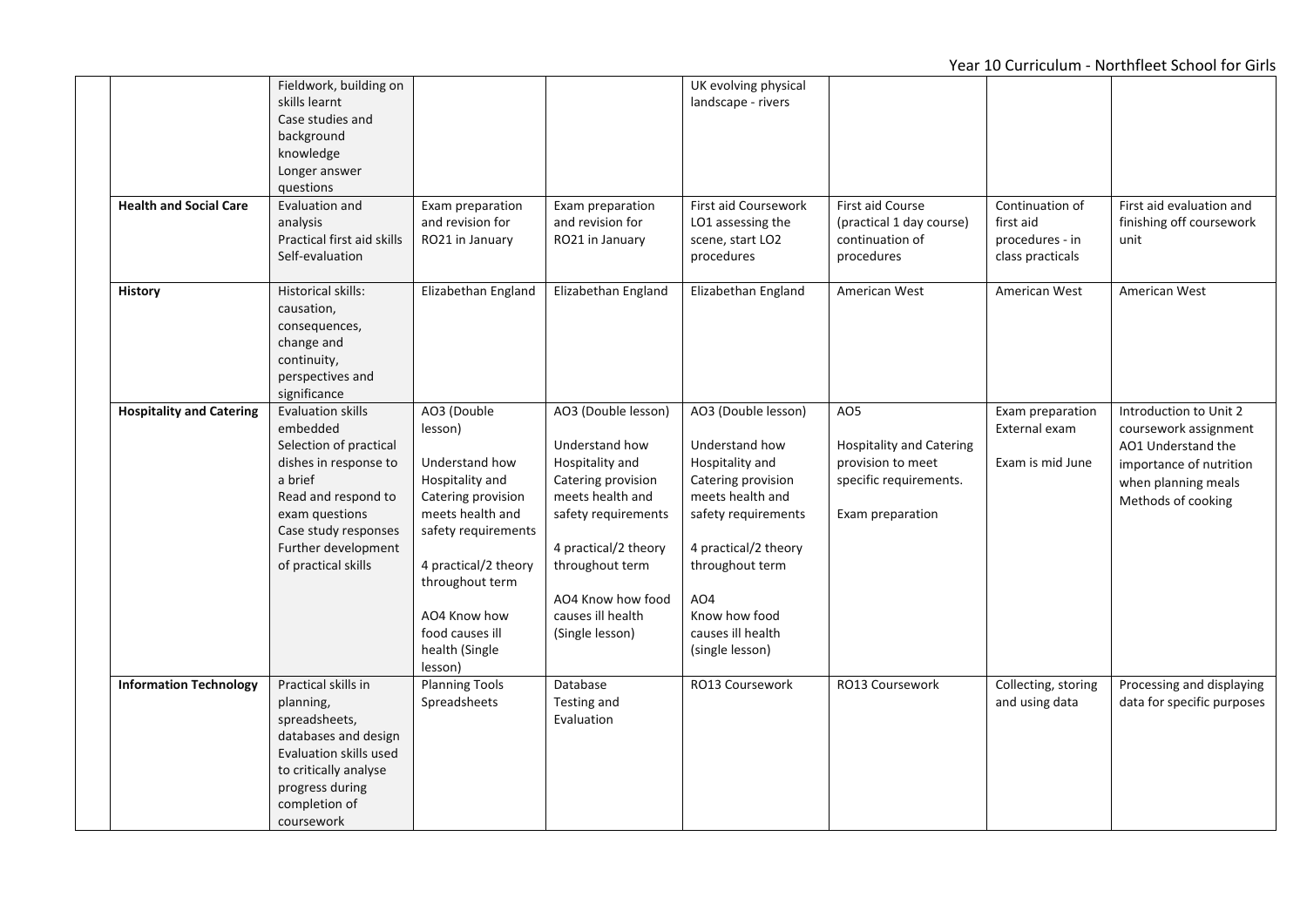| Media        | Elevating skills of<br>enquiry, critical<br>thinking and analysis<br>Reading media-<br>mastering and<br>becoming an expert<br>at reading media<br>Respond through<br>discursive<br>communication-<br>writing, discussion<br>and creative projects                                                                     | Film - Spectre<br>Framework:<br>Industry<br>AV & publishing -<br>opening sequence<br>project                                                                                                                                                                                      | Advertising &<br>Marketing - This Girl<br>Can & Quality Street<br>Framework: Media<br>Language,<br>Representation,<br>Contexts<br>Marketing project                                                                                                                | Music video &<br>Website - Bad Blood<br>(Taylor Swift) &<br>Freedom (Pharrell<br>Williams)<br>Framework:<br>AV - music video &<br>online project                                                                                           | Newspapers -<br>Framework: Media<br>Language,<br>Representation,<br>Industries, Contexts                                                                                                                                                                                                                                                | Magazines $-$ GQ &<br>Pride<br>Framework:<br>Media Language,<br>Representation,<br>Media Language<br>Print project                                                                                                     | Videogames - Fortnite<br>Radio - The Archers<br>Framework: Audience,<br>Representation &<br>Industry<br>Research project-<br>industry & audience<br>Intro to Component 3:<br><b>NEA</b><br>Component 3: NEA<br>Research & SOA |
|--------------|-----------------------------------------------------------------------------------------------------------------------------------------------------------------------------------------------------------------------------------------------------------------------------------------------------------------------|-----------------------------------------------------------------------------------------------------------------------------------------------------------------------------------------------------------------------------------------------------------------------------------|--------------------------------------------------------------------------------------------------------------------------------------------------------------------------------------------------------------------------------------------------------------------|--------------------------------------------------------------------------------------------------------------------------------------------------------------------------------------------------------------------------------------------|-----------------------------------------------------------------------------------------------------------------------------------------------------------------------------------------------------------------------------------------------------------------------------------------------------------------------------------------|------------------------------------------------------------------------------------------------------------------------------------------------------------------------------------------------------------------------|-------------------------------------------------------------------------------------------------------------------------------------------------------------------------------------------------------------------------------|
| <b>Music</b> | Composition:<br>compose own chord<br>sequences, melodies<br>& lyrics<br>Analyse various<br>composition<br>techniques through<br>listening activities,<br>make critical<br>judgements on own<br>work<br>Application of<br>practical performance<br>skills and weekly<br>practice                                       | Developing<br>critical listening<br>skills; linked to<br>assessment                                                                                                                                                                                                               | Modern Harmony<br>and extended<br>Chords.<br>Combining left and<br>right hand on the<br>keyboard                                                                                                                                                                   | Starting own<br>compositions on<br>MuseScore as part<br>of coursework,<br>applying modern<br>harmony in.cluding<br>major scale modes                                                                                                       | Development of<br>musical performance<br>skills as a preparation<br>for solo performances                                                                                                                                                                                                                                               | Learn about<br>instant<br>composition of<br>musical ideas<br>including chords<br>and single note<br>lines                                                                                                              | Testing of listening<br>skills they developed<br>on recognising<br>instruments, genres<br>and musical features                                                                                                                |
| Spanish      | Independent learning<br>- pair and group<br>activities<br>Problem solving skills<br>further developed -<br>deeper grammatical<br>analysis and<br>identification of<br>patterns in language.<br>Research and<br>evaluation skills -<br>reading and listening<br>tasks<br>Students will be able<br>to evaluate, explain | ¡Desconéctate!<br>(Local area, holiday<br>and travel)<br>Talking about<br>holiday<br>preferences.<br>Talking about a past<br>holiday.<br>Describing a trip.<br><b>Booking</b><br>accommodation<br>and deal with<br>problems.<br>Giving an account<br>of a holiday in the<br>past. | Mi vida en el insti<br>(School)<br>Giving opinion about<br>school subjects<br>Describing school<br>uniform and the<br>school day.<br>Describing your<br>school.<br>Talking about school<br>rules and problems.<br>Talking about plans<br>for a school<br>exchange. | Mi gente<br>(Identity and culture)<br>Talking about<br>socializing and family.<br>Describing people.<br>Talking about social<br>networks.<br>Making arrangements.<br>Talking about reading<br>preferences.<br>Describing<br>relationships. | Intereses e influencias<br>(Identity and culture)<br>Talking about free time<br>activities.<br>Talking about TV<br>programmes and films.<br>Talking about what you<br>usually do.<br>Talking about sports.<br>Talking about what's<br>trending.<br>Discussing different<br>times of entertaining.<br>Talking about who<br>inspires you. | Ciudades<br>(Local area,<br>holiday and travel<br>+ identity and<br>culture)<br>Talking about<br>places in a city.<br>Talking about<br>shops.<br>Describing the<br>features of a<br>region.<br>Planning what to<br>do. | Skills work, exam-<br>style practice,<br>revision/assessment                                                                                                                                                                  |